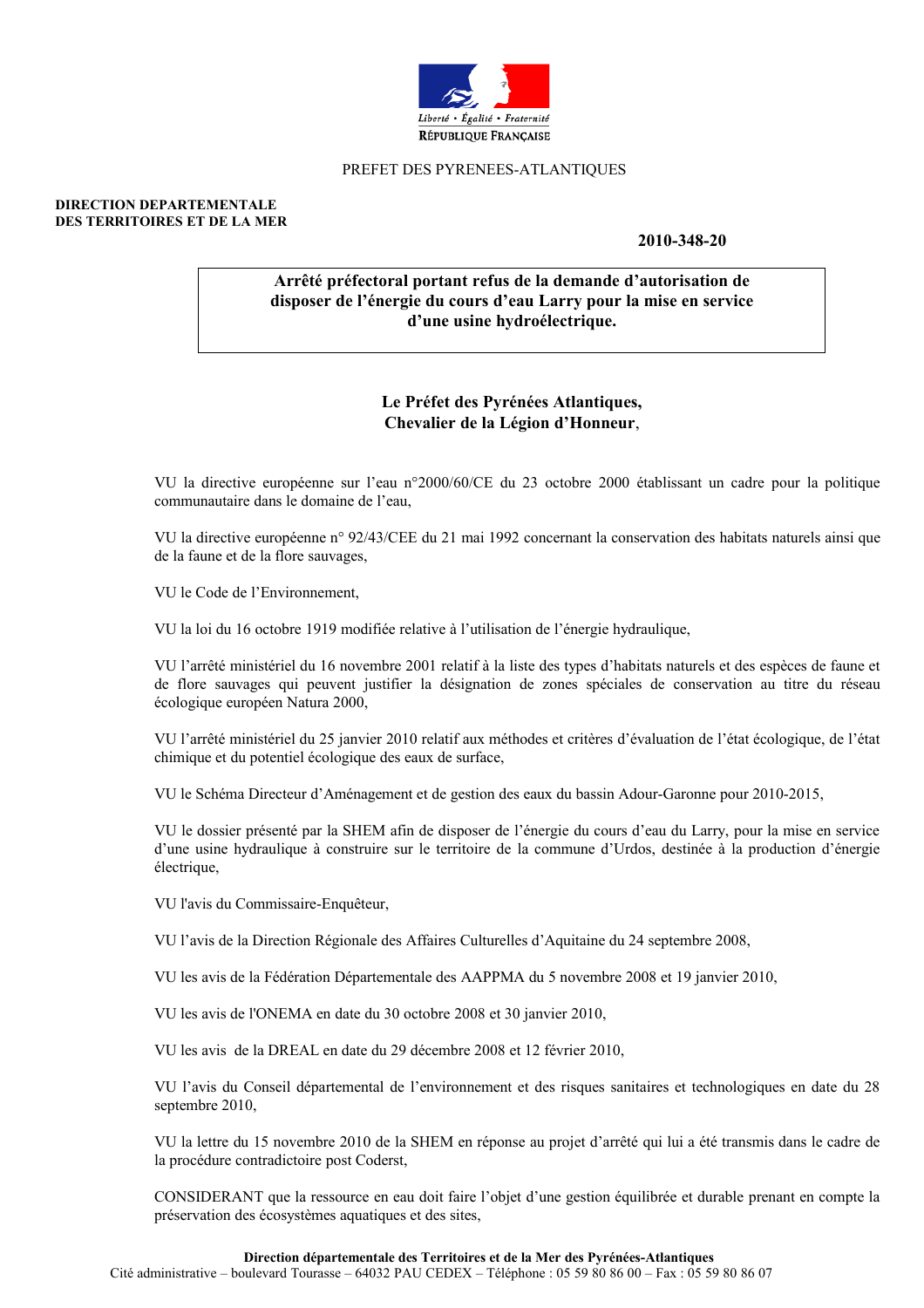CONSIDERANT que le Larry est un cours d'eau en tête de bassin, vierge de toute perturbation anthropique, notamment du point de vue hydrologique et morphologique et, qu'il a été, en raison de son état de préservation et de la qualité de ses peuplements, identifié par le SDAGE comme cours d'eau en très bon état écologique,

CONSIDERANT l'étude d'impact fournie par le pétitionnaire laquelle confirme le très bon état écologique du Larry,

CONSIDERANT que le Larry alimente le Gave d'Aspe, masse d'eau en état médiocre, laquelle doit retrouver un bon état en 2015 au sens de la Directive Cadre Européenne sur l'Eau, et que pour atteindre cet objectif, ses affluents doivent être maintenus en bon état, sans pression supplémentaire sur le milieu,

CONSIDERANT les dispositions du SDAGE Adour-Garonne, notamment les B39, C30 et C52 à C59,

CONSIDERANT les impacts sur le milieu identifiés dans l'étude d'impact présentée par le pétitionnaire.

CONSIDERANT l'importance du débit prélevé par rapport au débit naturel ainsi que la faiblesse du débit réservé,

CONSIDERANT que la baisse conséquente du débit dans le tronçon court-circuité du Larry, identifié en très bon état au SDAGE pour 2010-2015, impacterait significativement l'élément régime hydrologique (quantité et dynamique du cours d'eau) de la qualité hydromorphologique du cours d'eau, provoquant ainsi la détérioration de son état.

CONSIDERANT la disposition B 39 du SDAGE qui impose le principe de non détérioration de l'état actuel des cours d'eau ainsi que l'article L 212-1-IV du Code de l'Environnement,

CONSIDERANT que le code de l'environnement Art. L212-1-XI dispose que les décisions administratives dans le domaine de l'eau doivent être rendues compatibles avec le SDAGE,

CONSIDERANT que le projet est inclus dans le périmètre de trois sites Natura 2000 (Massif de l'Anie et de l'Espélunguere, Hautes Vallées d'Aspe et d'Ossau, Gave d'Aspe et le Lourdios), compte-tenu de la présence d'habitats et d'espèces protégées au niveau européen, avec notamment le Desman des Pyrénées, dont la présence a été confirmée par le Parc National des Pyrénées sur le Larry,

CONSIDERANT également que l'étude d'impact précise que la présence de ce talpidé est avérée en Gave d'Aspe, cours d'eau dont le Larry est affluent, et que ce talpidé « peut très bien de manière ponctuelle être observé sur le cours d'eau aval du Larry »,

CONSIDERANT que le Parc National des Pyrénées a identifié la présence du desman sur le cours d'eau aval du Larry et plus en amont au niveau du Pont de Coustey, que cette espèce se nourrit d'invertébrés benthiques.

CONSIDERANT que l'étude d'impact relève que la diminution du débit dans le tronçon court-circuité se traduira dans les radiers et les plats par la baisse sensible de la vitesse des écoulements. Que de ce fait la biocénose sera modifiée et entraînera une diminution des invertébrés benthiques lesquels servent de nourriture au desman, aux salmonidés et au cincle plongeur,

Que par ailleurs l'étude précise que « les principales communautés vivantes affectées par le projet seront les invertébrés benthiques et les salmonidés », que par conséquent, le projet aura un impact direct sur le desman dont la nourriture se fera plus rare, que ce facteur d'impact est confirmé par différentes publications sur le sujet qui citent l'hydroélectricité comme facteur défavorable pour cette espèce, car la perturbation du débit entraîne la diminution des proies principales de l'espèce,

CONSIDERANT en outre que la modification du régime hydrologique entraîne la disparition du régime nivopluvial, que cette modification est défavorable au desman ainsi que reconnu par le pétitionnaire dans ses réponses aux observations des services.

CONSIDERANT donc que le desman peut subir par l'équipement du Larry un impact certain. Que cet impact n'est pas compensé. Qu'en vertu de l'Art. L 414-4-VII du Code de l'Environnement l'autorisation ne peut être donnée que pour des raisons impératives d'intérêt public majeur, et qu'en l'espèce le projet ne revêt pas ce caractère,

CONSIDERANT que certaines espèces inféodées au milieu aquatique et protégées au niveau national au titre de l'article L411-1 du code de l'environnement sont également présentes sur le site du projet, à savoir le cincle plongeur, grenouille rousse, salamandre tachetée, euprocte et desman des Pyrénées,

CONSIDERANT que le dossier présenté n'offre aucune garantie de maintien de la qualité du milieu et d'absence d'altération des milieux de repos et de reproduction des espèces protégées,